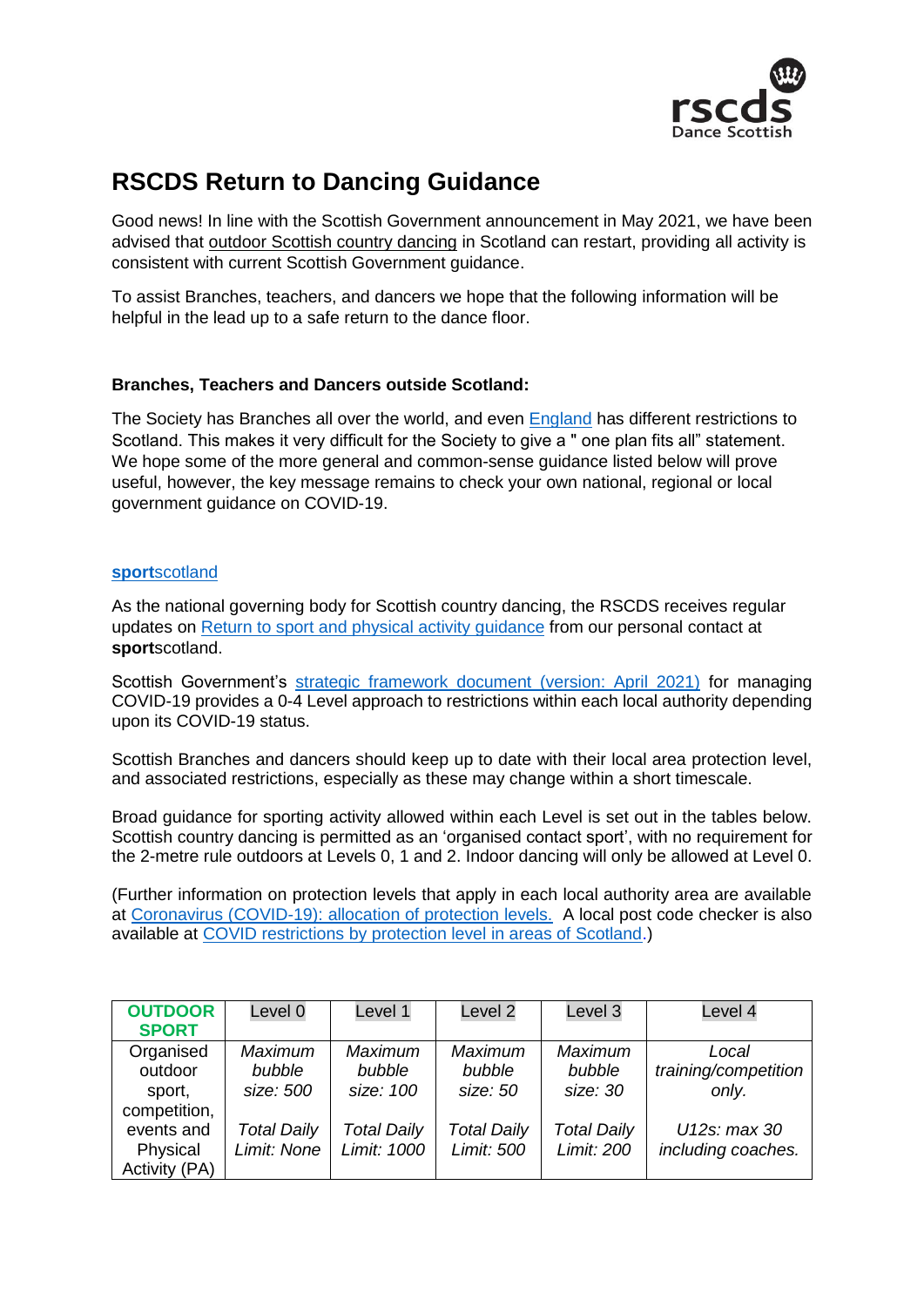

|             |            |            |            |            | Over 12s/adults    |
|-------------|------------|------------|------------|------------|--------------------|
|             |            |            |            |            | max 15 including   |
|             |            |            |            |            | coaches.           |
| Children    | Contact &  | Contact &  | Contact &  | Contact &  | U12s: Contact      |
| and Young   | non-       | non-       | non-       | non-       | sport & PA         |
| People      | contact    | contact    | contact    | contact    | permitted          |
| (under 18   | sport & PA | sport & PA | sport & PA | sport & PA |                    |
| yrs)        | permitted  | permitted  | permitted  | permitted  | 12-17 years: Non-  |
|             |            |            |            |            | contact sport & PA |
|             |            |            |            |            | permitted.         |
| Adults (18+ | Contact &  | Contact &  | Contact &  | Non-       | Non-contact sport  |
| yrs)        | non-       | non-       | non-       | contact    | & PA permitted     |
|             | contact    | contact    | contact    | sport & PA |                    |
|             | sport & PA | sport & PA | sport & PA | permitted  | Contact sport & PA |
|             | permitted  | permitted  | permitted  |            | prohibited         |
|             |            |            |            | Contact    |                    |
|             |            |            |            | sport & PA |                    |
|             |            |            |            | prohibited |                    |

| <b>INDOOR</b><br><b>SPORT</b>                            | Level 0                                                                                                                                                                                         | Level 1                                    | Level <sub>2</sub>                         | Level 3                                    | Level 4                                               |  |  |
|----------------------------------------------------------|-------------------------------------------------------------------------------------------------------------------------------------------------------------------------------------------------|--------------------------------------------|--------------------------------------------|--------------------------------------------|-------------------------------------------------------|--|--|
| Organised<br>indoor sport,<br>competition,<br>events and | The number of participants allowed to take part in organised indoor sport or<br>physical activity should follow Scottish Government guidance on the<br>opening of sport and leisure facilities. |                                            |                                            |                                            |                                                       |  |  |
| Physical<br>Activity (PA)                                | <b>'Group' activity</b> refers to adults, who take part in organised sport or<br>physical activity, where the number of participants is larger than allowed<br>under normal household rules.    |                                            |                                            |                                            |                                                       |  |  |
| Children<br>and Young<br>People<br>(under 18             | Contact &<br>non-<br>contact<br>sport & PA                                                                                                                                                      | Contact &<br>non-<br>contact<br>sport & PA | Contact &<br>non-<br>contact<br>sport & PA | Contact &<br>non-<br>contact<br>sport & PA | U12s: Contact<br>sport & PA<br>permitted              |  |  |
| yrs)                                                     | permitted                                                                                                                                                                                       | permitted                                  | permitted                                  | permitted                                  | 12-17 years: Non-<br>contact sport & PA<br>permitted. |  |  |
| Adults (18+<br>yrs)                                      | Contact &<br>non-<br>contact                                                                                                                                                                    | Non-<br>contact<br>sport & PA              | Non-<br>contact<br>sport & PA              | Indoor<br>individual<br>exercise           | Indoor sport & PA<br>prohibited:                      |  |  |
|                                                          | sport & PA<br>permitted                                                                                                                                                                         | permitted<br>Contact                       | permitted<br>Contact                       | only<br>No contact                         | Leisure Centres,<br>gyms and other<br>indoor sports   |  |  |
|                                                          |                                                                                                                                                                                                 | sport & PA<br>prohibited                   | sport & PA<br>prohibited                   | or non-<br>contact<br>group                | facilities closed.                                    |  |  |
|                                                          |                                                                                                                                                                                                 |                                            |                                            | activity                                   |                                                       |  |  |

## **sport**scotland **Guidance for Scottish Branches**

• Prior to any dancing it is the responsibility of each Branch Committee to appoint responsible person/s, referred to as the [COVID Officer,](http://www.sportscotland.org.uk/media/5950/sportscotland-covid-officer.pdf) to act as the point of contact on all things related to the COVID-19 regulations. The Branch COVID Officer should complete the [e-learning module for COVID Officers](https://rise.articulate.com/share/LlEWUj-o23H_4gC1AF002jdxdrCucQC0#/) which has been created by Sport